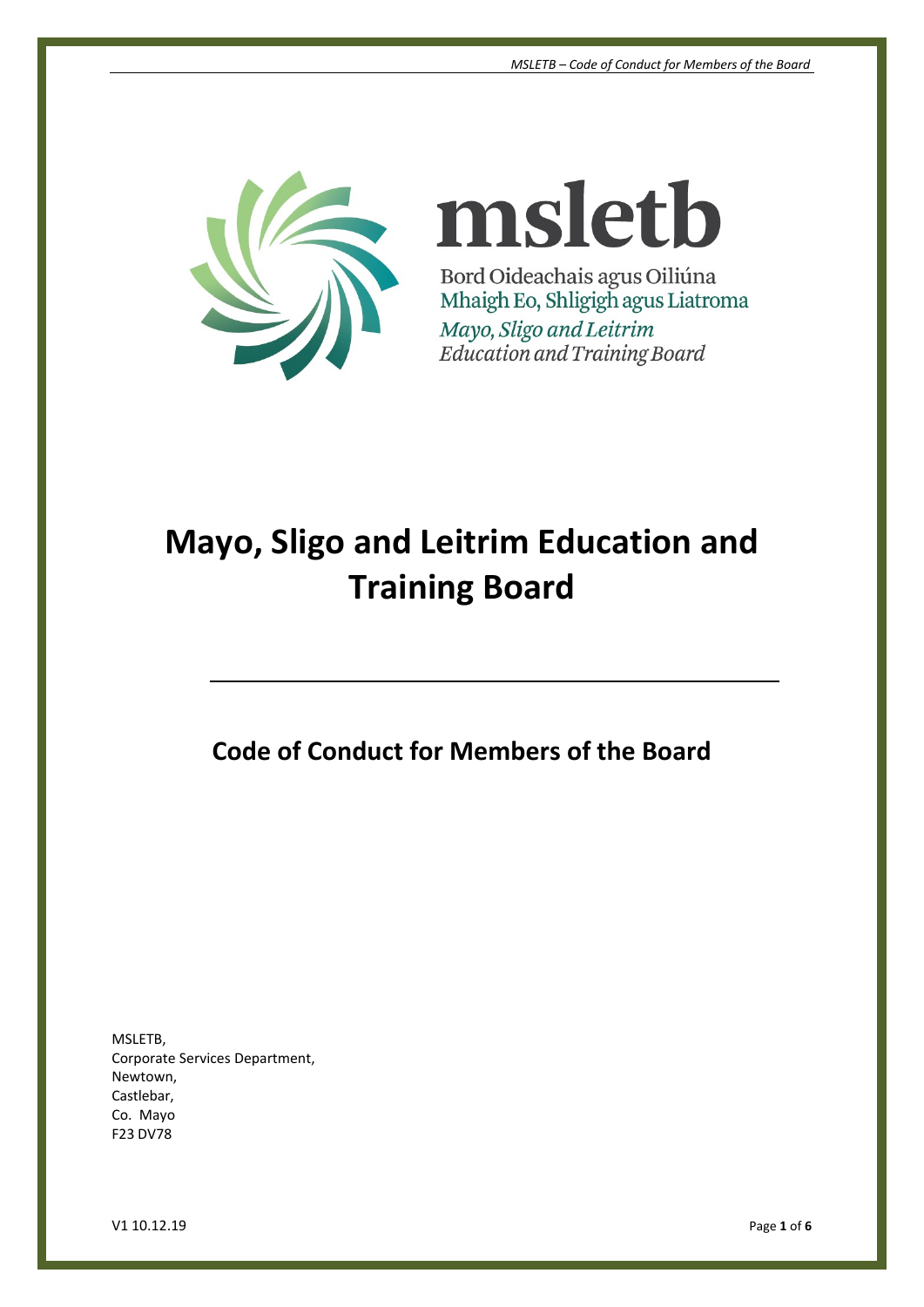| <b>Business Unit</b>  | Corporate Services, MSLETB                      |  |  |
|-----------------------|-------------------------------------------------|--|--|
| <b>Work Category</b>  | Code of Conduct                                 |  |  |
| <b>Document Title</b> | MSLETB Code of Conduct for Members of the Board |  |  |
| Document No.          | Final                                           |  |  |

# **D O C U M E N T C O N T R O L S H E ET**

| Rev (per footer) | <b>Status</b>   | Author(s)                                    | <b>Reviewed</b><br>By | <b>Approved By</b>                 | Office of<br>Origin | <b>Issue Date</b>            |
|------------------|-----------------|----------------------------------------------|-----------------------|------------------------------------|---------------------|------------------------------|
| V1 10.12.19      | D <sub>01</sub> | DES, Code of<br>Practice<br>Appendix<br>9(a) | OR, PH                | SMT $12th$<br>November 2019        | HQ,<br>Castlebar    | 10 <sup>th</sup><br>December |
|                  |                 |                                              |                       | MSLETB Board 10th<br>December 2019 |                     | 2019                         |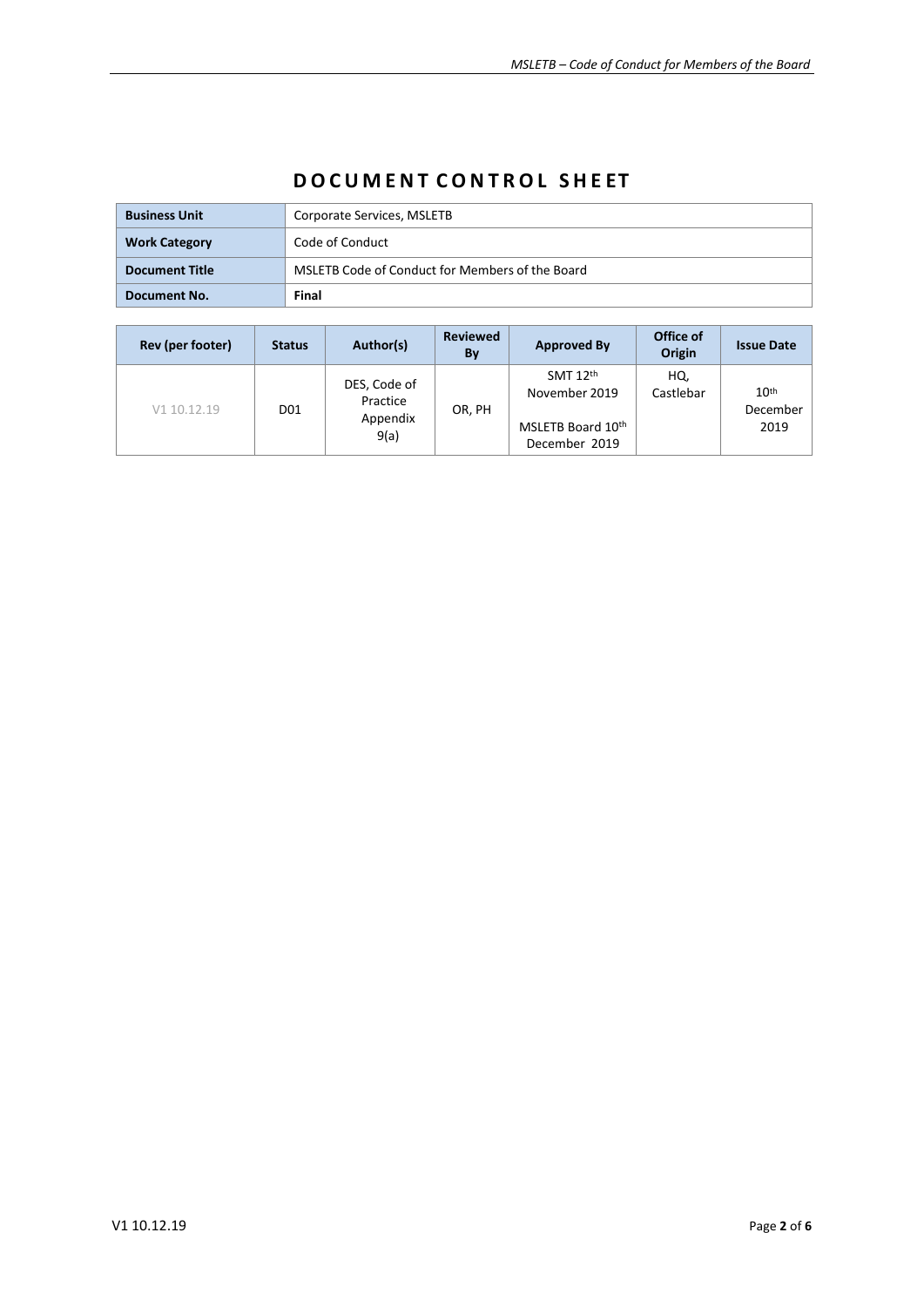### **1. Introduction**

Mayo, Sligo and Leitrim Education and Training Board (MSLETB) have developed this Code of Conduct for Members of the Board. The Code takes account of the implications of the *Ethics of Public Office Act, 1995* and the *Standards in Public Office Act 2001*.

### **2. Intent**

The purpose of the Code is to provide guidance to the Chairperson and members of MSLETB in performing their duties.

### **3. Objectives**

The objectives of the Code are:

- To set out an agreed set of ethical principles;
- To promote the highest legal, management and ethical standards in all the activities of MSLETB;
- To promote compliance with good current management practice in all the activities of MSLETB;
- To promote and maintain confidence and trust, and
- To prevent the development or acceptance of unethical practices.

#### **4. General Principles**

## *It is the policy of MSLETB to maintain a high reputation for ethical behaviour and fair dealing in the conduct of its business.*

It is not possible to provide for every situation in the Code of Conduct. If there is doubt about the probity of any particular situation, a member must consult the Chairperson of the Board.

#### **5. Availability of the Code**

MSLETB will:

• make available this Code of Conduct, and a policy document on disclosure of interests, to all members of the Board and will make all members aware of its importance and availability.

• ensure that all members of the Board acknowledge receipt and understanding its contents;

• provide practical guidance and direction as required on such areas as gifts and entertainment and on other ethical considerations, which arise routinely.

#### **6. Review**

MSLETB will review this Code of Conduct as appropriate. Any proposed revisions to this Code must be considered and approved at a meeting of the Board.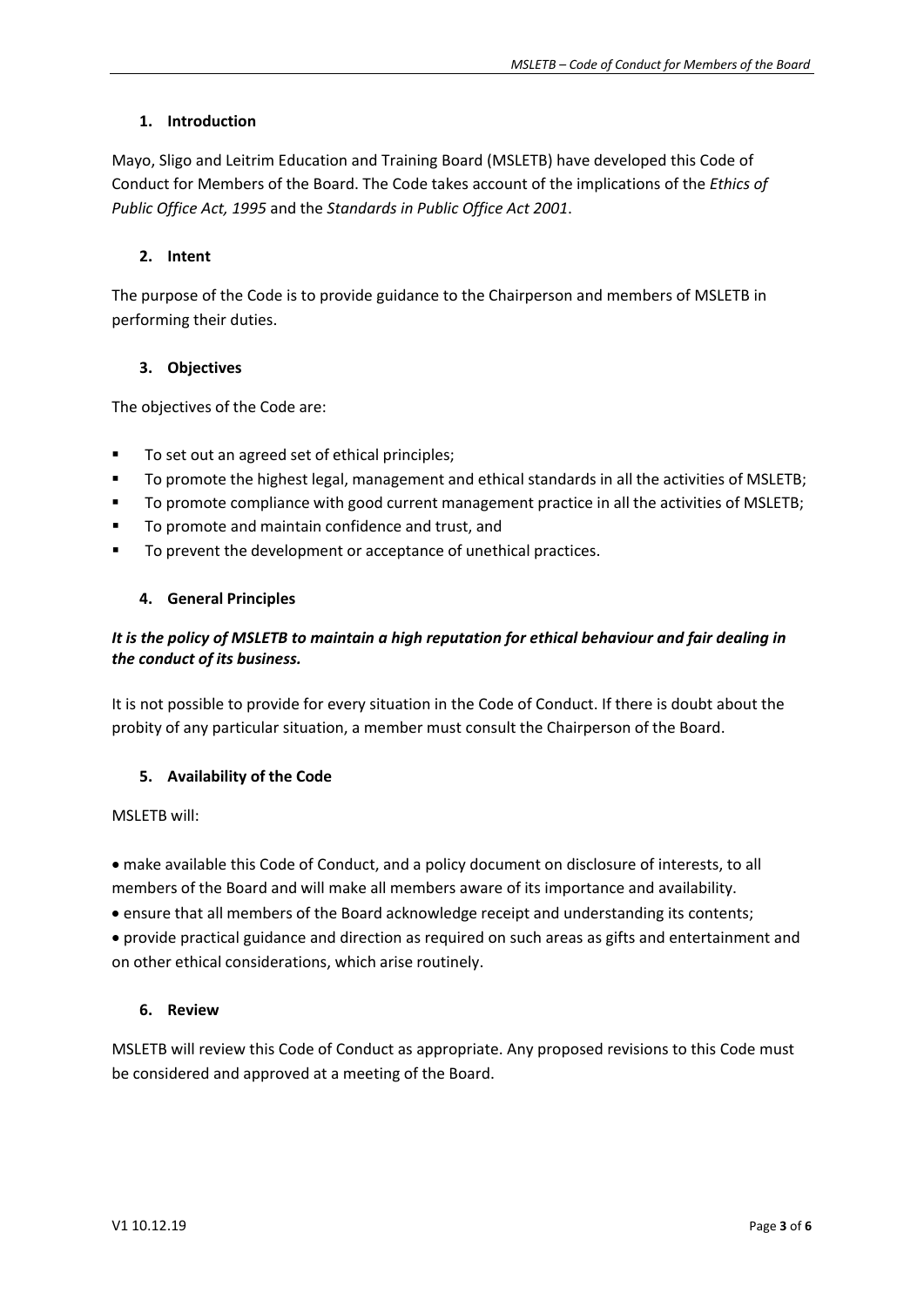#### **7. Breaches of the Code**

Breaches of the Code of Conduct will be notified to the Chairperson and to the Controller and Auditor General, and may be notified to the Minister for Education and Skills with the annual accounts and report.

#### **8. Fundamental Principles**

# **The members of the Board are required to observe the following fundamental principles, as set out under the following headings:**

(a) Integrity; (b) Information; (c) Obligations; (d) Loyalty; (e) Fairness; (f) Consideration for Work/External Environment.

#### (a) Integrity

Members of the Board will:

- disclose outside employment/business or other interests which objectively would be considered to be in conflict or in potential conflict with the business of MSLETB;
- avoid the acceptance of further employment where the potential for conflict of interest arises during a reasonable period of time after a person has ceased to be member of the Board;
- refrain from giving or receiving corporate gifts, hospitality, preferential treatment or benefits which might affect or appear to affect the ability of the donor or the recipient to make independent judgement on business transactions;
- collaborate vigorously, energetically, ethically and honestly with other educational institutions, commercial and other providers of research and advisory services;
- claim expenses only as appropriate to business needs and in accordance with good practice in the public sector generally;
- ensure that MSLETB engages consultancy and other services in accordance with public policy guidelines;
- satisfy themselves that the accounts/reports accurately reflect the Board's performance and are not misleading or designed to be misleading;
- avoid the use of MSLETB's resources or time for personal gain, for the benefit of persons/organisations unconnected with the ETB or its activities;
- ensure that MSLETB is committed to acquiring information or business secrets by proper means only.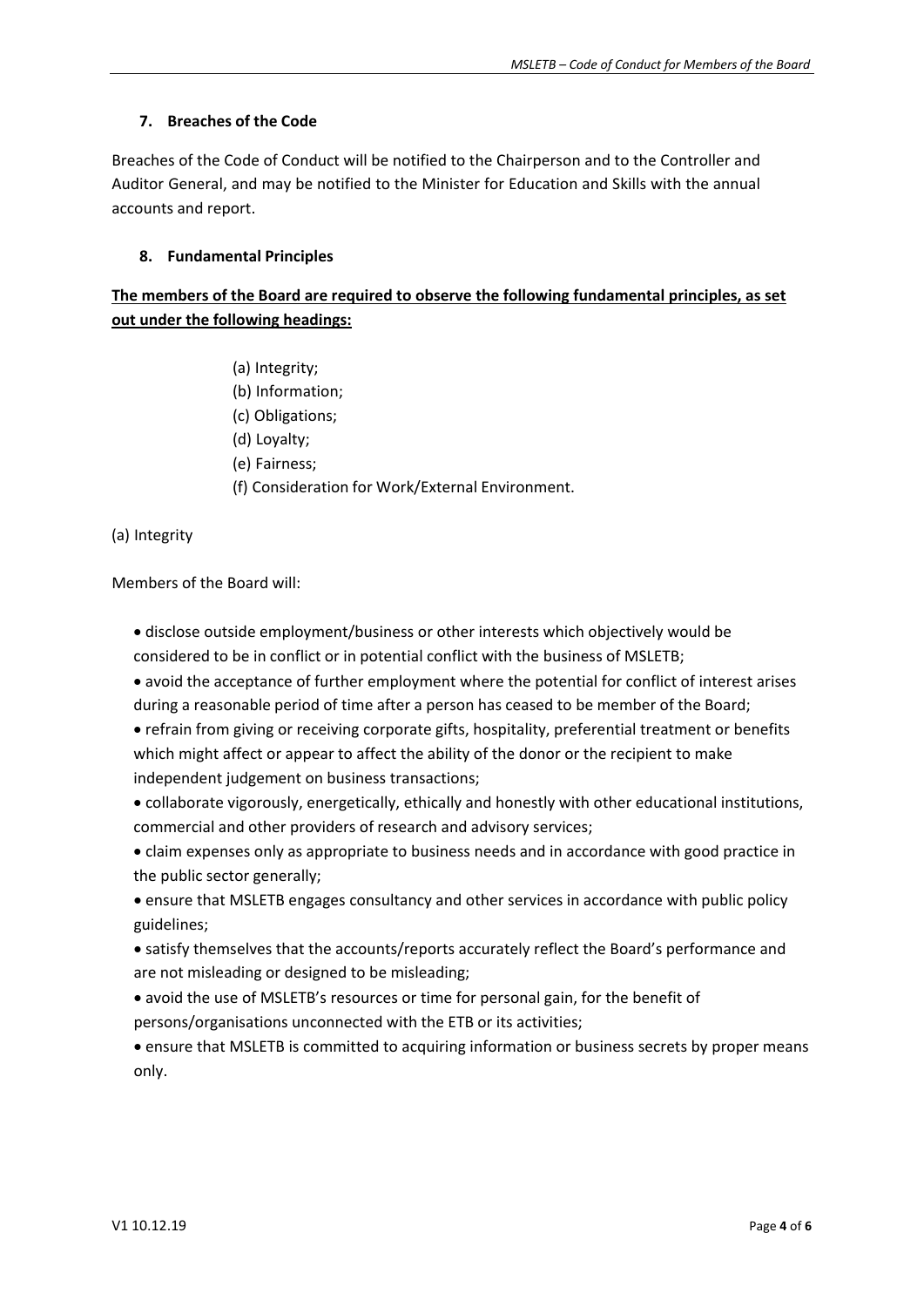#### (b) Information

Members of the Board will:

• ensure that the Board is committed to providing access to general information relating to its activities in a way that is open and enhances its accountability to the general public;

• respect the confidentiality of sensitive information held by MSLETB, having regard to paragraph 13 of Schedule 3 of the *Education and Training Boards Act 2013*. Sensitive information would constitute material such as:

- $\triangleright$  Personal information;
- $\triangleright$  Information received in confidence by MSLETB;
- $\triangleright$  Any commercially sensitive information or other information sensitive to the reputation of MSLETB;
- $\triangleright$  Any other material, release of which might constitute an unlawful or unethical act.

• ensure that MSELTB observes appropriate prior consultation procedures with third parties where, exceptionally, it is proposed to release sensitive information in the public interest;

• ensure that MSLETB complies with all relevant statutory provisions (e.g. *Data Protection Acts, 1988 and 2018*, and the *Freedom of Information Act, 2014*);

• observe the strictest confidentiality in relation to all discussions and decisions taken at incamera meetings of the Board and in MSLETB;

• continue to observe the strictest confidentiality with regard to sensitive information and to discussions and decisions taken at meetings of the Board and in MSLETB when Board membership has ended.

#### (c) Obligations

Members of the Board will:

• fulfil all regulatory and statutory obligations imposed on MSLETB by the *Education and Training Boards Act 2013* and other relevant legislation;

• ensure that controls are in place to prevent fraud and to ensure compliance with prescribed procedures in relation to levels of authority for sanctioning any relevant expenditure including expenses for business travel;

- make every reasonable effort to attend all Board meetings;
- co-operate with internal audit in the internal audit process.

• ensure conformity with procedures laid down by the Board in relation to conflict of interest situations. This includes acceptance of positions and/or engagement by a State body that may give rise to the potential for conflicts of interest and to confidentiality concerns. The Board will also ensure that any procedures that it may put in place in this regard are monitored and enforced;

• acknowledge the duty to conform to highest standards of ethics.